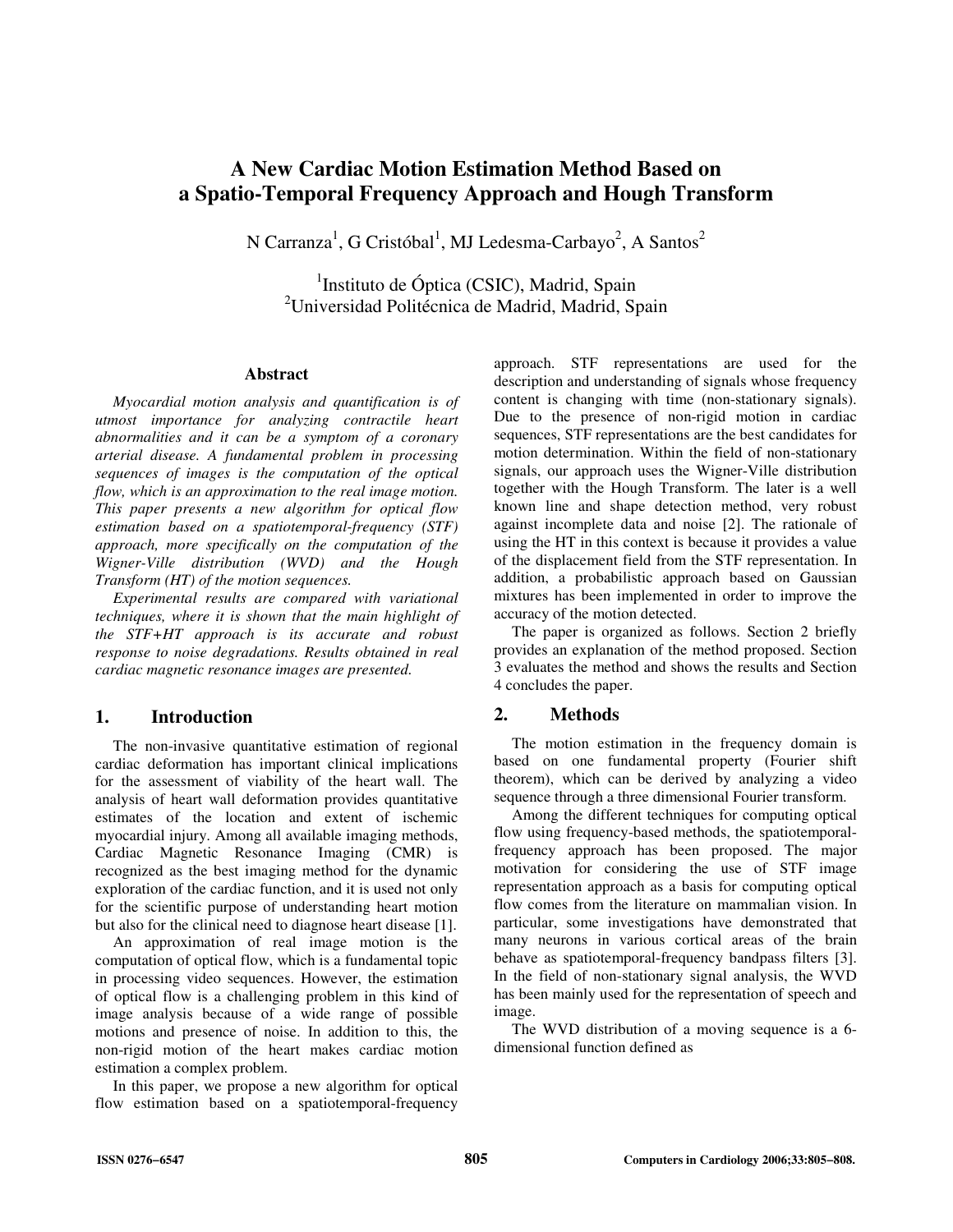$$
W_i(x, y, t, w_x, w_y, w_t) =
$$
  
 
$$
\oint \oint R_i(x, y, t, \alpha, \beta, \tau) e^{-j(\alpha w_x + \beta w_y + \tau w_t)} d\alpha d\beta d\tau
$$
 (1)

where

$$
R_i(x, y, t, \alpha, \beta, \tau) =
$$
  

$$
i(x + \alpha, y + \beta, t + \tau)i^*(x - \alpha, y - \beta, t - \tau)
$$
 (2)

and where \* denotes complex conjugation.

We assume that we can represent an image sequence through a function  $i_0(x, y)$  such as

$$
i(x, y, t) = i_0(x - v_x t, y - v_y t)
$$
\n(3)

where the main assumption here is that moving objects must move with a uniform velocity vector  $(v_x, v_y)$  and must have a constant illumination. The WVD of this time-varying image  $i(x, y, t)$  is

$$
W_i(x, y, t, w_x, w_y, w_t) =
$$
  
\n
$$
\delta(v_x w_x + v_y w_y + w_t) W_i(x - v_x t, y - v_y t, w_x, w_y)
$$
 (4)

From (4), the WVD of a linearly translating image with velocity  $(v_x,v_y)$  is everywhere zero except in the plane defined by

$$
\{(x, y, t, w_x, w_y, w_t): v_x w_x + v_y w_y + w_t = 0\}
$$
 (5)

Equivalently, for an arbitrary pixel at  $x, y, t$ , each local STF spectrum of the WVD is zero everywhere except on the plane defined by (5), which is called the motion plane [3]. For this reason, if a procedure for estimating the velocity associated with a given STF spectrum is found, we will obtain a space and time varying optical flow function.

The main scheme of the implementation of the algorithm for motion estimation is represented in Fig. 1.



Figure 1. Scheme of the method proposed.

Here, we propose the use of the HT for detecting the position and slope of the plane. The HT detects an object and estimates the pose parameters by computing the largest subset of image features fitting a rigid template. Its strong points are the ability to discard features belonging to other objects and the robustness against incomplete data and noise [2]. These characteristics are very important in our problem due to the fact of the presence of cross-terms of the Wigner-Ville distribution, so we can use a more efficient method for determining the motion plane.

Our first approach was based on the use of the HT on the whole spectrum in order to find the plane. In this way, each pixel of the spectrum with a nonzero value was represented in the Hough plane. However, those pixels of the WVD belonging to cross-terms might difficult the final result interpretation, and even sometimes can produce incorrect solutions. For this reason, we have used another approach based on the HT computation for each of the frames of the spectrum in order to detect a line on each of them and in this way discarding the information from cross-terms pixels. Furthermore, this implementation is computationally less demanding. At the end, our problem can be reduced to find one straight line in each temporal frame.

We will illustrate our algorithm with an example. Fig. 2 shows the flow diagram of the implementation of the plane detection stage. We started with a simplistic sequence for testing, composed by a circular object moving with a oblique velocity along the coordinates X and Y. By performing the WVD we will find a plane which is represented in each temporal-frequency frame by a line. In Fig. 2-a several frames of the spectrum are shown.



Figure 2. Flow diagram of the plane detection stage.

The next step of the algorithm is performing the HT for each of the frames of the spectrum (see Fig.2-b). One example of the result obtained after this stage is shown in Fig.3-a. Taking the maximum value of this HT (Fig 2-c), the information of the position for each line is provided. As every straight line found in one frame is parallel to the others, the maxima found in all the HT lie all in a line, which means that every line of the spectrum has the same angle θ. Summing up all the HT transform of the frames of the spectrum (Fig.2-d), it is straightforward to find that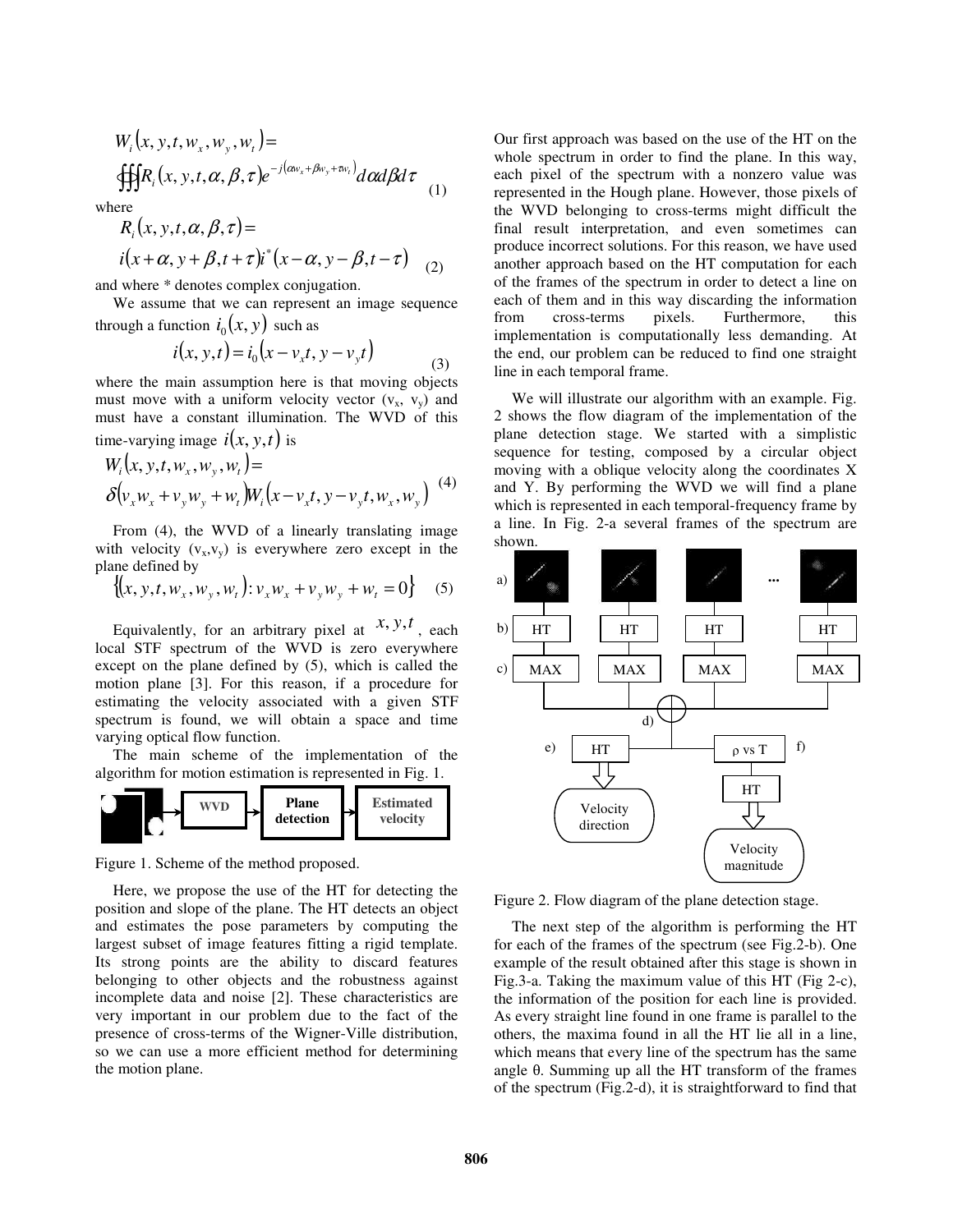all these maxima belong to one line (see Fig.3-b)

Actually, the information provided by the angle of one of the peaks would be enough for estimating the direction of the velocity. But most of the times, ideal conditions are not met (for example, the presence of cross-terms induced by the WVD), and in some cases, by considering only one of the frames we can end up with an erroneous solution, due to noise or other external factors. In order to estimate the direction of the velocity, we propose to use the redundant information of all the frames and the property shown in the Fig. 3-b, which is that all the maxima form a straight line and by applying the HT to the summation of all the peaks (Fig 2-e), erroneous peaks can be easily discarded.

In order to estimate the magnitude of the velocity, the values of the different ρ obtained have been used (i.e. the distance from the lines to the origin), so as to estimate the slope of the plane. As Fig. 3-c shows, the values of  $\rho$  lie along a line, whose slope can be measured by means of another HT (Fig 2-f).



Figure 3. Left: HT of the first frame shown in Fig. 2-a. Center: Summation of all maxima of the HT of all the frames of the WVD; Right: Values of  $\rho$  of the HT for the different frames of the WVD

This implementation should be used when the *a priori* information of assuming only one object in the sequence is unknown. Thus, a small window is assigned to each pixel of the sequence, and the algorithm presented before is executed for each of the windows. However, using only one fixed size of window can lead to several problems. For this reason, the technique above described has been extended in a hierarchical coarse-to-fine framework. The problems which have being solved with the hierarchical implementation are the aliasing effect, the apperture efect and the problem of measuring large or too small image motions

#### **3. Results**

The new methodology proposed here was applied for evaluation purposes to synthetic images of a moving circular object with constant intensity.

The method was applied to distinct values of radius of the circle, initial position and velocity. Some results are shown on Table 1. For these simple sequences, when we consider a moving object with a uniform velocity and we calculate a global motion, an accurate information about the optical flow can be obtained by means of the method

based on WVD-HT.

|           |  | Table 1. Translations in pixels/frame for several |  |
|-----------|--|---------------------------------------------------|--|
| examples. |  |                                                   |  |

|        | Actual translation | <b>Estimated translation</b> |                |  |
|--------|--------------------|------------------------------|----------------|--|
| V,     |                    | $V_{x}$                      | V <sub>v</sub> |  |
|        |                    | 1.0000                       | $-9.49e-016$   |  |
|        |                    | 0.9717                       | $-0.9748$      |  |
| $-0.7$ | 0.5                | $-0.6773$                    | 0.5203         |  |
| 0.7    |                    | 0.6935                       | $-0.9434$      |  |
| -1.2   | $-0.7$             | $-1.1973$                    | $-0.6790$      |  |

A further step on the analysis has been done, estimating the motion locally by means of the hierarchical implementation above explained. An example with the same synthetic image of a moving circular object with  $v_x=1$  and  $v_y=0$  is shown in Fig 4. Fig 4-a represents the optical flow obtained with the method proposed, estimating the motion locally with two hierarchical levels, where the image size is 128x128x25 pixels, and window sizes are 25 and 50 pixels. Fig 4-b represents the optical flow obtained for the same sequence with a variational approach.

With the method proposed, for these sizes of window we can observe that the optical flow estimated in the regions near to the border of the circle is very accurate (compare with Fig. 4-b). Only regions inside the circle provide uncertainty due to the apperture problem, and therefore values for optical flow are less accurate. In the case of the variational approach, we can see that the values of optical flow are about 1 pixel per frame, but the optical flow doesn't always fit the right positions.

| * - - <del>*</del> - - - -                                                                                                                 | $\overline{\phantom{a}}$                                                                |  |
|--------------------------------------------------------------------------------------------------------------------------------------------|-----------------------------------------------------------------------------------------|--|
| $\rightarrow \rightarrow \rightarrow \rightarrow \rightarrow \rightarrow \rightarrow \rightarrow \rightarrow \rightarrow$<br>------------- | $\rightarrow \rightarrow \rightarrow \rightarrow \rightarrow \rightarrow \rightarrow$ . |  |
| $\rightarrow \rightarrow \rightarrow \rightarrow \rightarrow \rightarrow \rightarrow \rightarrow \rightarrow \rightarrow$                  |                                                                                         |  |
| $\rightarrow \rightarrow \rightarrow \rightarrow \rightarrow \rightarrow \rightarrow \rightarrow \rightarrow \rightarrow$                  | <del>- &gt; &gt; &gt; &gt; &gt; &gt; &gt; +</del> + +                                   |  |
|                                                                                                                                            | $\longrightarrow$                                                                       |  |
|                                                                                                                                            | . . <del>.</del> .                                                                      |  |
|                                                                                                                                            | $-222221$                                                                               |  |
| the contract of the contract of the contract of the contract of the contract of the contract of                                            |                                                                                         |  |

Figure 4 – Left: optical flow with local estimation using the method based on WVD-HT; Right: optical flow obtained using variational methods.

The method proposed has been applied to real CMR sequences in order to estimate the myocardial deformation, and its performance has been evaluated under these non ideal cases. In this case, the analysis is more complex because the initial conditions are not the ideal ones. The first condition is that objects must move under a uniform velocity. In a real sequence, a uniform velocity cannot be guaranteed.

On the other hand, the main problem of these